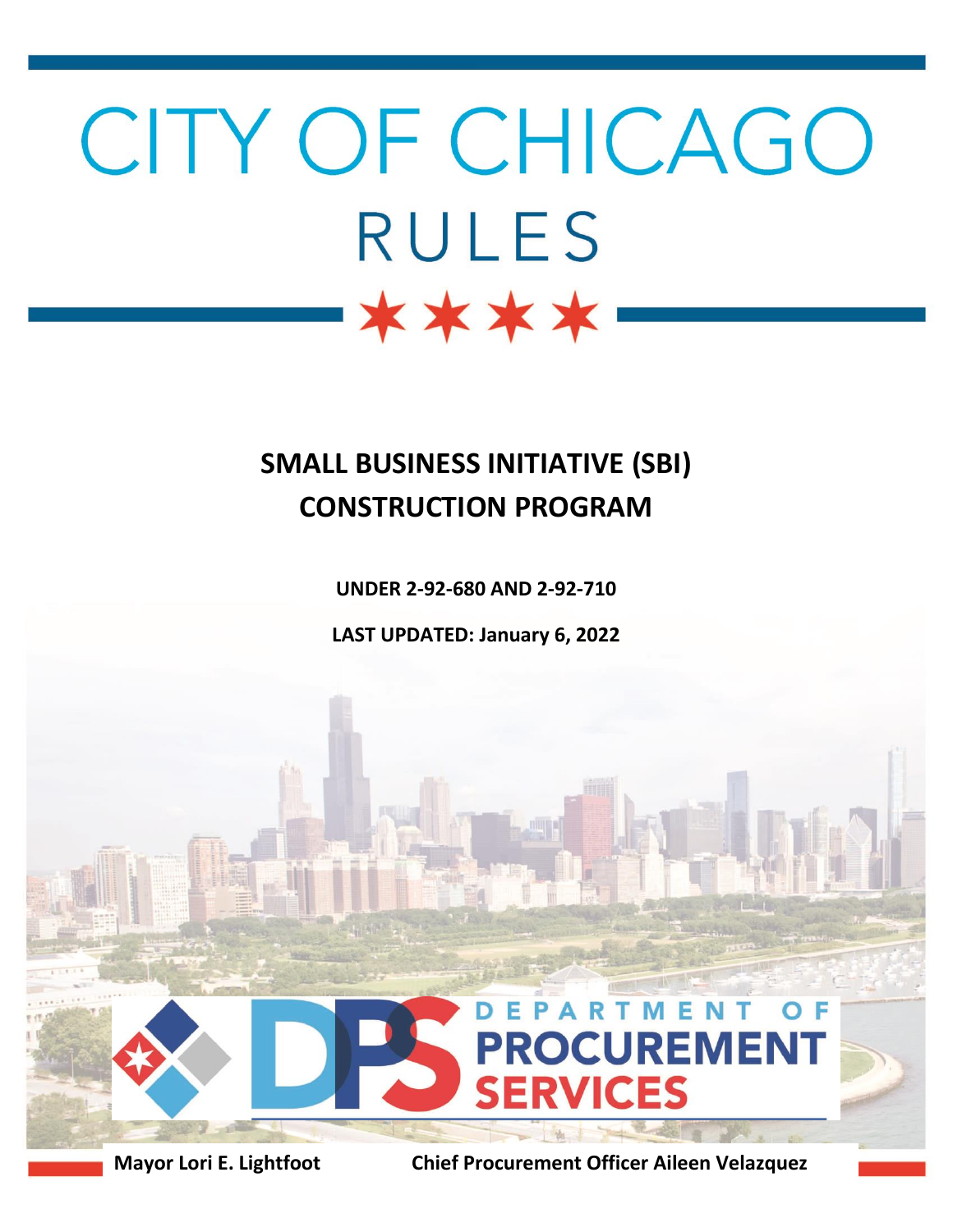BY AUTHORITY VESTED IN THE CHIEF PROCUREMENT OFFICER FOR THE DEPARTMENT OF PROCUREMENT SERVICES PURSUANT TO 2-92-680 and 2-92-710, THE FOLLOWING RULES REGARDING THE SMALL BUSINESS INITIATIVE (SBI) CONSTRUCTION **PROGRAM ARE ADOPTED HEREIN.** 

By Order of the Commissioner:

Signed: Chief Procurement Officer

Date: 1/6/8022

Effective: January 1, 2022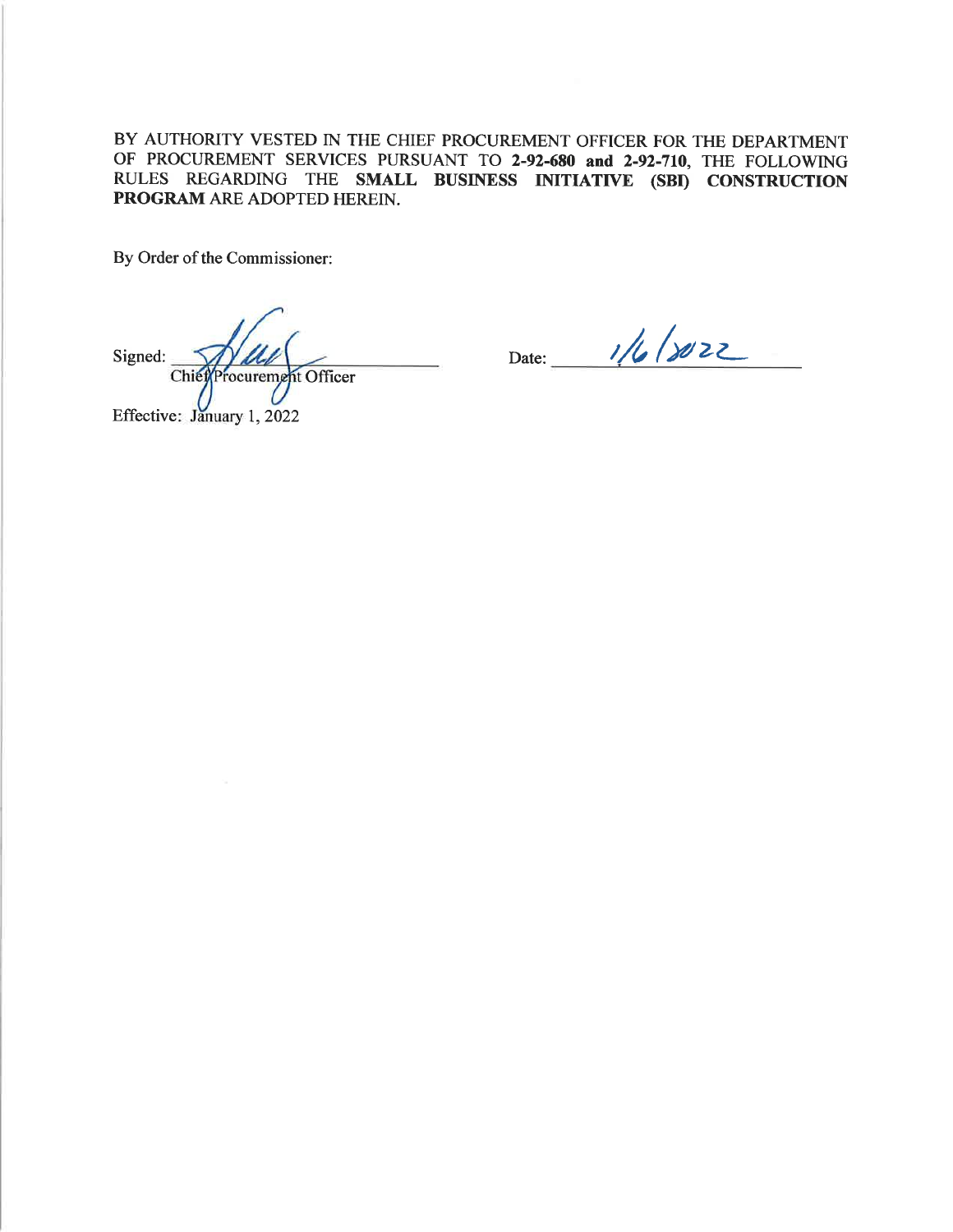

The Small Business Initiative (SBI) is designed to increase the opportunities that small businesses have to do business with the City of Chicago. This policy statement for construction projects, which is a part of the SBI, institutes a program for small business enterprises to be exclusive bidders on certain construction projects pursuant to Section 2-92-680 and Section 2-92-710 of the Municipal Code of Chicago.

In response to feedback from the vendor community, the program has been divided into two tiers, SBI I and SBI II. This tiered system establishes standards that allow greater opportunities for smaller businesses.

#### **I. Eligibility.**

- A. To qualify for this construction program, a business must be a small local business enterprise. In making a determination whether a business meets that definition, the Chief Procurement Officer will consider, among other factors, whether the business:
	- Will perform at least 51% of the work on the construction project with its own forces or in conjunction with subcontractors who are also small local business enterprises;
	- Is independent
	- Has its principal place of business located in the Six-County region identified in Section 2-92-670, as evidenced by location of their employment as reported to federal and state taxing authorities; and
	- For the SBI I program:
		- $\circ$  has gross receipts, averaged over the firm's previous five fiscal years, or number of employees, per pay period averaged over the past twelve months, that do not exceed 1.5 times the size standards set forth in 13 C.F.R. Part 121; and
		- is at least 51% owned by one or more persons whose individual personal net worth does not exceed 1.5 times the personal net worth limits set forth in MCC § 2-92-670(j), adjusted annually as provided therein.
	- For the SBI II program:
		- $\circ$  has gross receipts, averaged over the firm's previous five fiscal years, or number of employees, per pay period averaged over the past twelve months, that do not exceed 50% the size standards set forth in 13 C.F.R. Part 121; and
		- $\circ$  is at least 51% owned by one or more persons whose individual personal net worth is not more than 50% or 1/2 the personal net worth limits set forth in MCC § 2-92-670(j), adjusted annually as provided therein.
- B. Independence of a business is determined solely by the Chief Procurement Officer or his or her designee. Indicia of independence include the ability of the applicant to perform satisfactorily in its area(s) of specialty without substantial reliance upon finances, resources, bonding, expertise, staff, facilities, or equipment of another individual business. Recognition of the applicant as a separate and distinct entity by governmental taxing authorities is not dispositive of the applicant's assertion of independence. DPS will consider all affiliates of the bidder as well as any parent-subsidiary relationships when determining whether a firm is independent. Affiliation is determined in accordance with 13 CFR Part 121. Except as otherwise provided in Section 13 CFR Part 121, firms are "affiliates" of each other when, either directly or indirectly: (1) one firm controls or has the power to control the other; or (2) a third party or parties controls or has the power to control both; or (3) an identity of interests between or among parties exists such that affiliation may be found. In determining whether persons or entities are affiliates, the city will consider all appropriate factors, including common ownership, common management, and contractual or familial relationships. Independence will be evaluated as of the date the applicant was established through and including the date of application to the SBI.

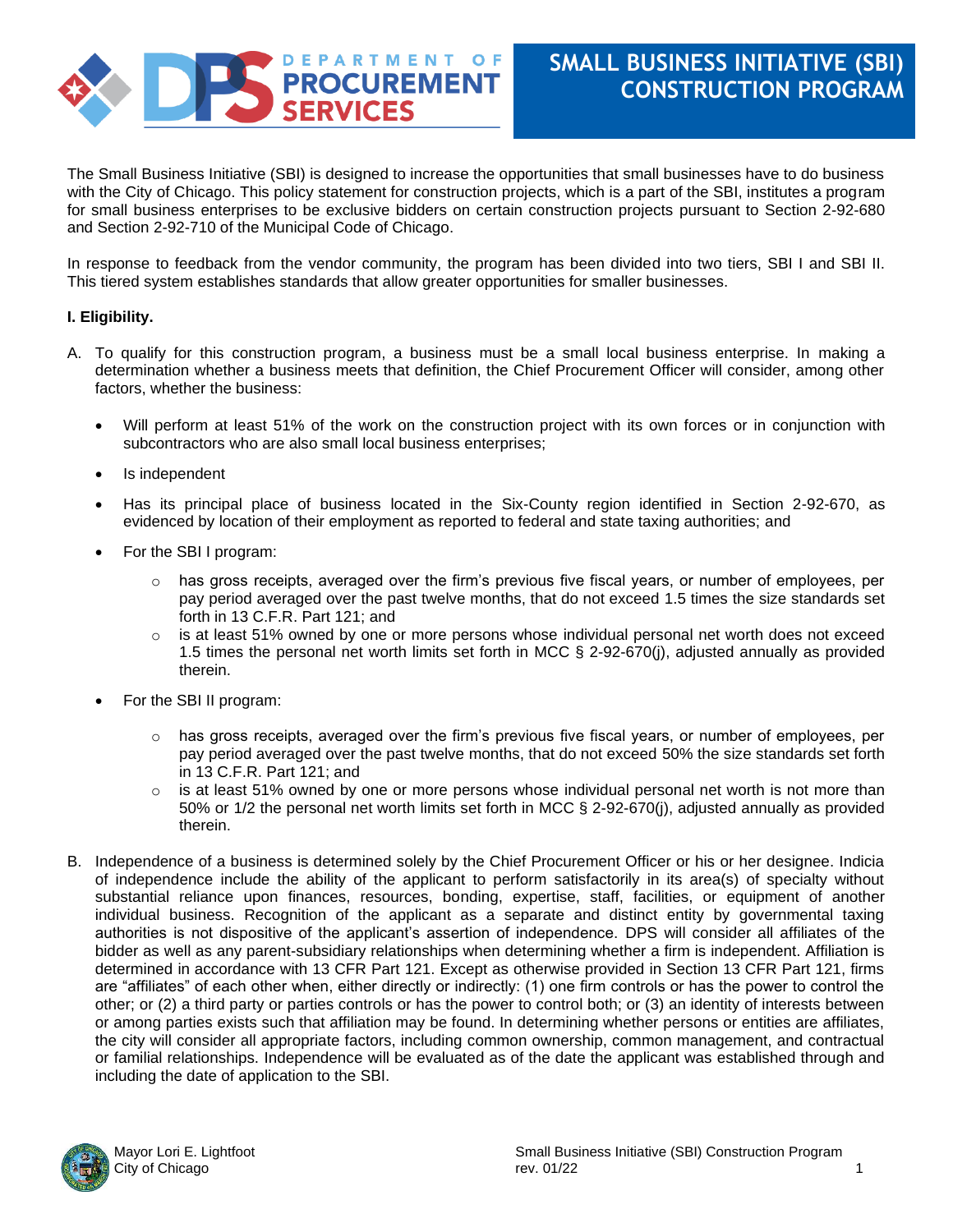- C. SBI is race and gender neutral. Any small business that meets the eligibility requirements for the SBI I or SBI II Programs is eligible to bid on a SBI construction contract.
- D. For the SBI I program:
	- (i) City-certified minority-owned business enterprises (MBEs) and women-owned business enterprises (WBEs), by definition in Section 2-92-670, must also be small local business enterprise in order to be certified as an MBE or WBE, and therefore, they will be presumed to be eligible for the SBI I Program. Cook County certified MBEs and WBEs must also be small local businesses in order to be certified and are therefore presumed to be eligible.
	- (ii) Veteran-owned business enterprises (VBEs) that are certified by the City pursuant to the City's Regulations Governing Certification of Minority- and Women-Owned Business Enterprises, Veteran-Owned Business Enterprise, and Business Enterprises Owned or Operated by People with Disabilities for Construction Contracts (the "Certification Regulations") must also be small local business enterprises in order to be certified as a VBE, and therefore are presumed to be eligible for the SBI I Program.
	- (iii) Firms certified as Disadvantaged Business Enterprises (DBE) are presumed to meet the size standard for small- business enterprises, but must prove they are a local business enterprise; therefore, DBEs will be required to submit an affidavit in the form provided in the bid package regarding their status as a local business enterprise.
	- (iv) All non-certified firms will be required to submit an affidavit using the form provided in the bid package to attest that they are eligible.
- E. For the SBI II program, all bidders will be required to submit an affidavit, regardless of certification status.
- F. The Chief Procurement Officer reserves the right to request additional reports and/or site visits to determine the accuracy of any information provided in the affidavits referred to above and/or to verify that a bidder is eligible.

| <b>Program Tier</b> | <b>Project Cost</b>      | <b>Small Business Size</b>         | <b>Personal Net Worth Limits</b> |
|---------------------|--------------------------|------------------------------------|----------------------------------|
|                     |                          | <b>Standards</b>                   |                                  |
| SBI I               | \$2,000,000-\$10,000,000 | 1.5 times the SBA size             | 1.5 times the PNW limits set     |
|                     |                          | standards per NAICS code           | forth in MCC § 2-92-670(i),      |
|                     |                          |                                    | adjusted annually                |
| SBI II              | $<$ \$2,000,000          | 1/ <sub>2</sub> times the SBA size | 50% or 1/2 the PNW limits        |
|                     |                          | standards per NAICS code           | set forth in MCC § 2-92-         |
|                     |                          |                                    | 670(j), adjusted annually        |

### **II. Procedure.**

- A. The Department of Procurement Services (DPS) will identify construction projects in the City's Buying Plan, updated each quarter, which will be offered exclusively to small local business enterprises through this SBI construction program. The projects will be sized appropriately for small businesses and typically will be limited to estimated project construction costs of between \$2,000,000 and \$10,000,000 for SBI I projects; and less than \$2,000,000 for SBI II projects.
- B. For those bidders who are not presumed to be small local business enterprises, the bid package for each SBI Program procurement will contain the affidavit referred to in Section I above to be completed by the bidder. Bidders may be required to submit documentation to verify the accuracy of the information provided in such affidavits, including, but not limited to, corporate tax returns (for the bidder and its affiliates), personal tax returns for each owner whose ownership is being relied on for eligibility for the SBI Program, and personnel records. Failure to timely provide all requested documentation will result in the rejection of the bid and may result in a finding of non-responsibility.
- C. Businesses which have been determined to be small local business enterprises for the purposes of the SBI I or SBI II Programs will be required to submit annual affidavits confirming their continued compliance with the eligibility requirements of the SBI program. These firms will also be subject to an on-going responsibility to inform DPS of any changes in their status in the interim that might affect their compliance with the SBI program's requirements.